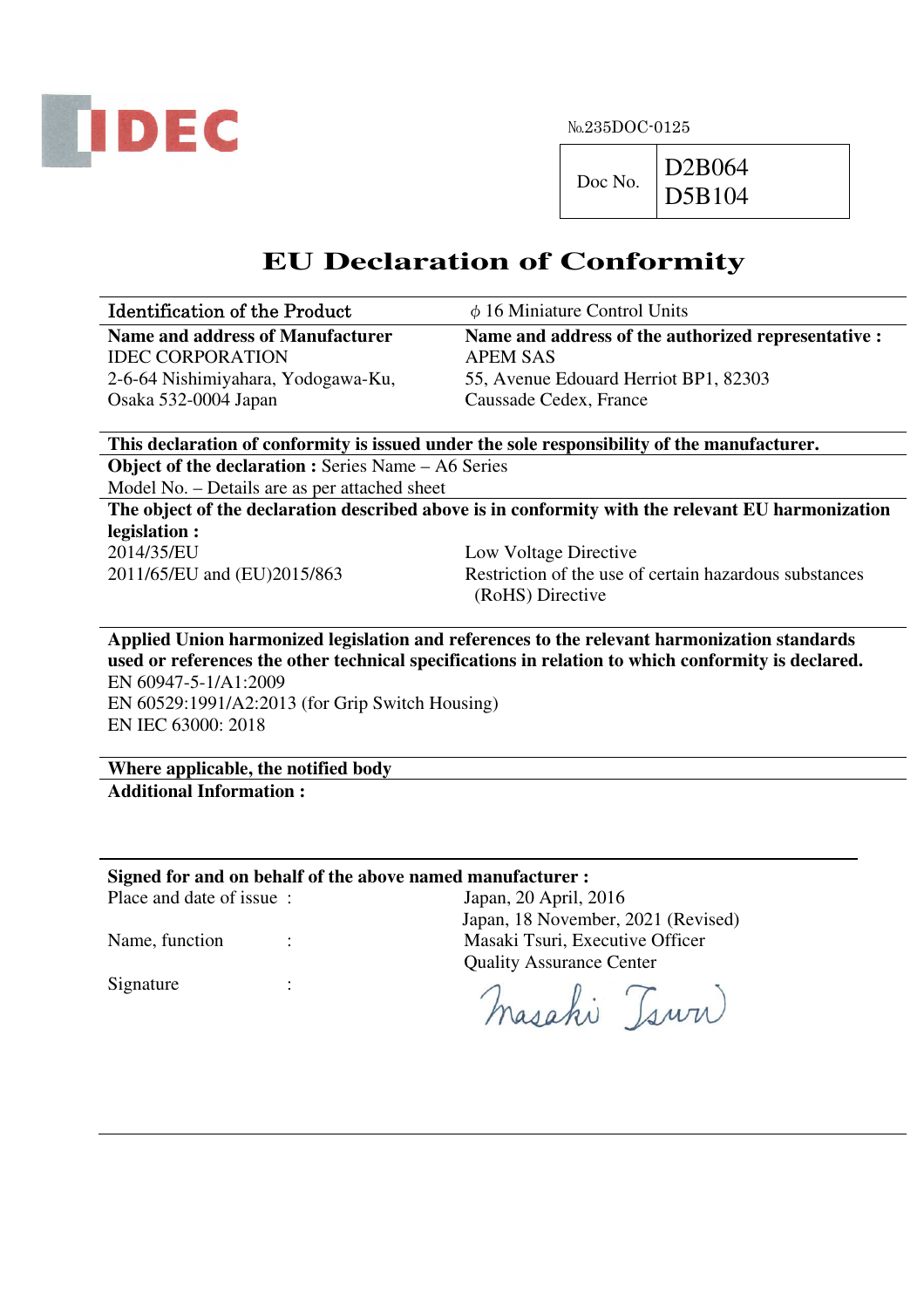

No.235DOC-0125



20 April, 2016 1 April, 2018 (Revised) Page 1 of 6

## **A\*6 Series Type Designation**

(1) Pushbutton switches

|  | A B 6 M - M 2 V P M R |  |  |  | *******                    |
|--|-----------------------|--|--|--|----------------------------|
|  |                       |  |  |  | 1 2 3 4 5 6 7 8 9 10 11 12 |

- 1 Series A 2 Function
	- B Non-illuminated pushbutton switch
- 3 Mounting hole
	- 6 -16mm diam.
- 4 Bezel configuration
	- M -Round
	- Q -Square
	- H -Rectangular
	- G -Rectangular with guard
- 5 Operation
- M -Momentary
- A -Alternate
- 6 Contact configuration
	- 1 -1C
	- 2 -2C
- 7 Terminal configuration
	- None -Solder terminal
		- V -PWB terminal
- 8 Degree of protection
	- None IP40
		- P IP65
- 9 Operator shape
	- None -Flush
		- M -Mushroom
		- Q -Large square
		- H -Large rectangular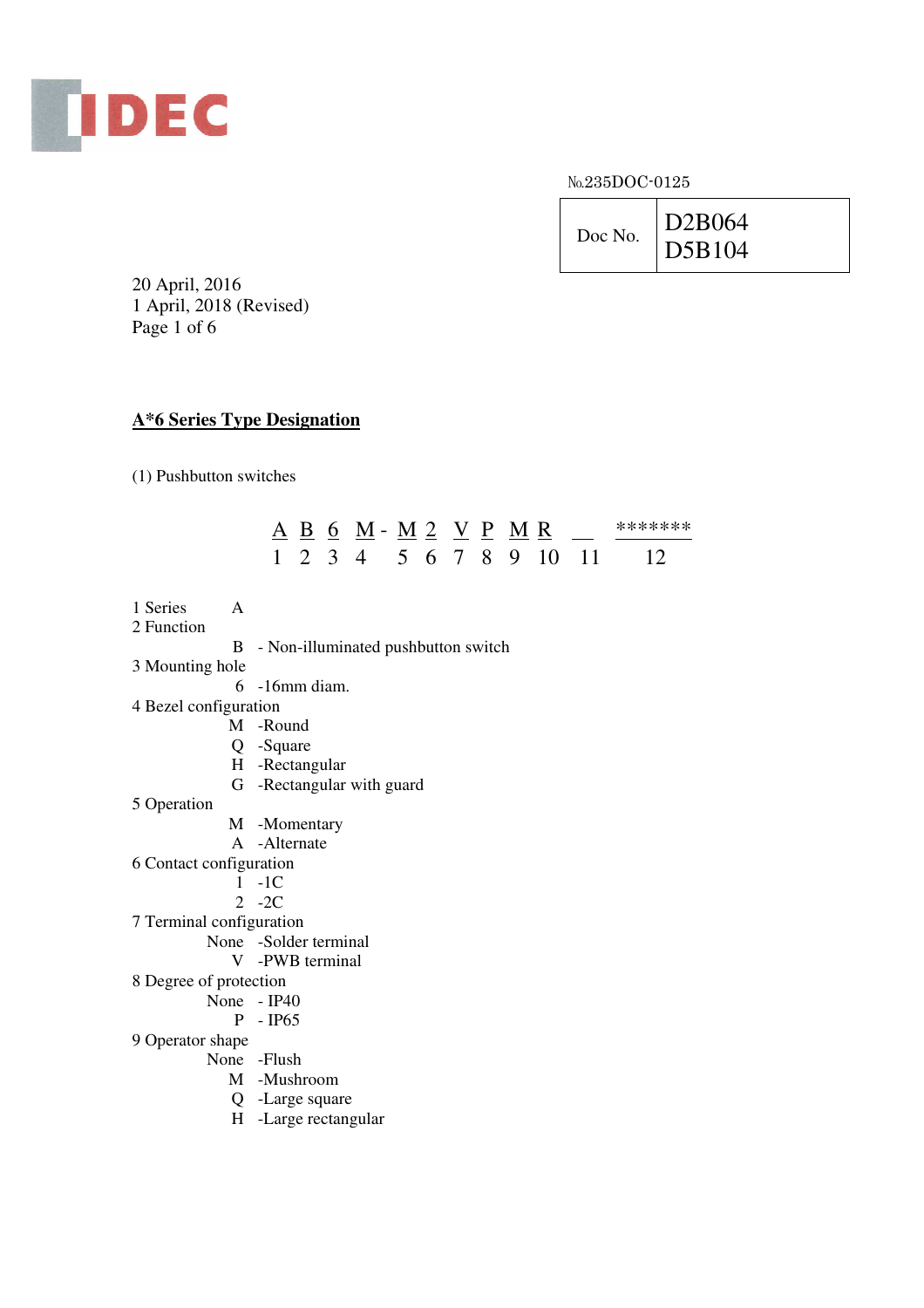

|--|

20 April, 2016 1 April, 2018 (Revised) Page 2 of 6

#### 10 Button/Lens color

- R -Red (Button color)
- G -Green (Button color)
- B -Black (Button color)
- Y -Yellow (Button color)
- W -White (Button color)
- S -Blue (Button color)
- LR -Red (Lens color)
- LG -Green (Lens color)
- LA -Amber (Lens color)
- LY -Yellow (Lens color)
- LW -White (Lens color)
- LS -Blue (Lens color)

 -TK868-5\* -One built-in t0.1 color film between the clear lens and the marking plate Note)  $*$ : Lens color : LR, LG, LY, LA, LS, LW

- 11 Country of origin
	- None made in Japan
	- C made in China
- 12 Manufacturer Control No.

\*\*\*\*\*\*\* - any suffix

(2) Illuminated Pushbutton switches

|  |  | A L 6 Q - M 1 1 V P R |  |  |  | *******                    |
|--|--|-----------------------|--|--|--|----------------------------|
|  |  |                       |  |  |  | 1 2 3 4 5 6 7 8 9 10 11 12 |

- 1 Series A
- 2 Function

L -Illuminated pushbutton switch

- 3 Mounting hole
	- 6 -16mm diam.
- 4 Bezel configuration
	- M -Round
	- Q -Square
	- H -Rectangular
	- G -Rectangular with guard
- 5 Operation
- M -Momentary
- A -Alternate
- 6 Contact configuration
	- 1 -1C
	- 2 -2C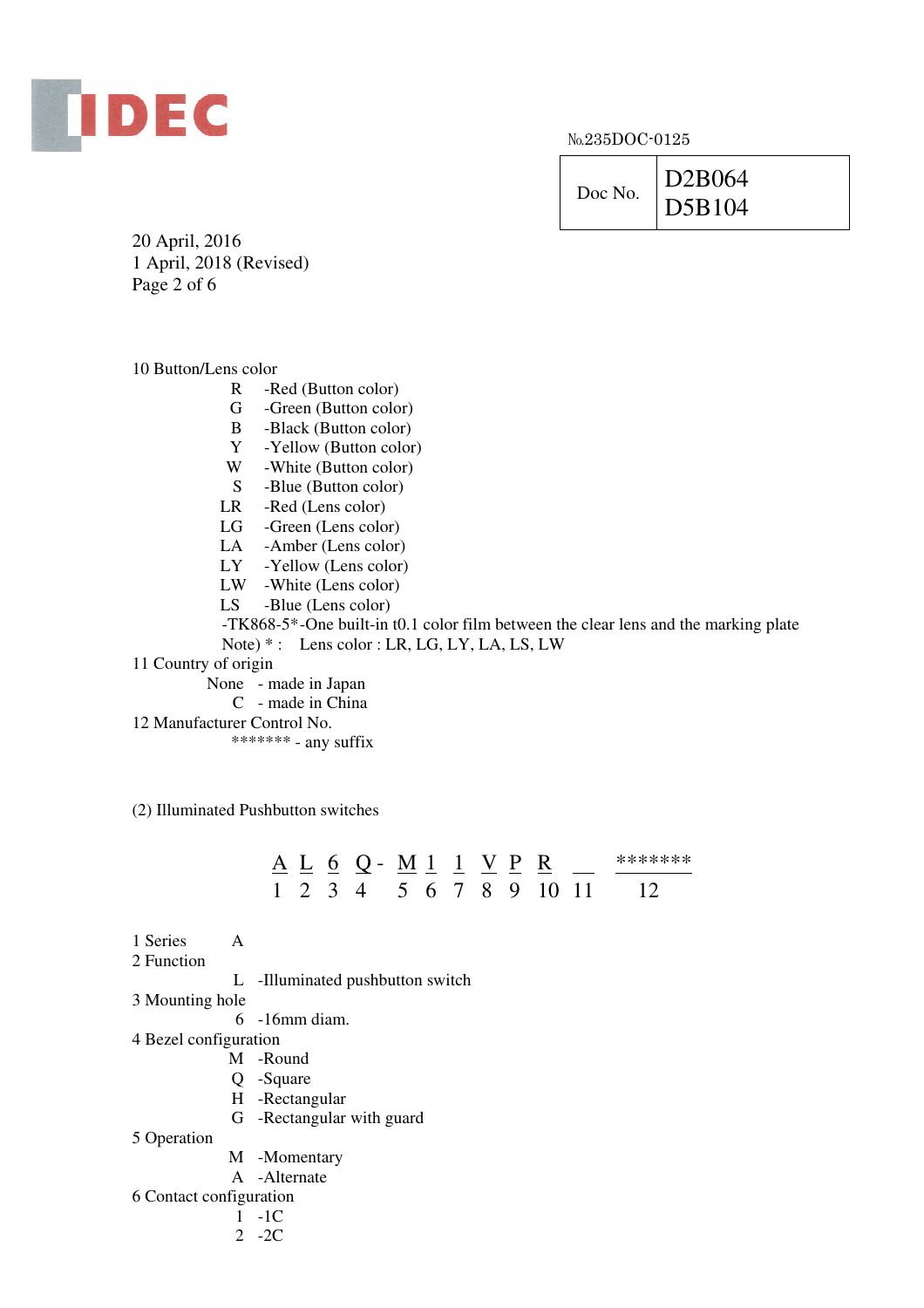

 $Doc No.$   $D2B064$ D5B104

20 April, 2016 1 April, 2018 (Revised) Page 3 of 6

7 Applicable lamp rating

- 1 -LED lamp, 5V DC (operational voltage, 5V DC)
- 2 -LED lamp, 6V DC (operational voltage, 6V DC)
- 3 -LED lamp, 12V DC (operational voltage, 12V DC)
- 4 -LED lamp, 24V DC (operational voltage, 24V DC)
- 8 Terminal configuration
	- None -Solder terminal
		- V -PWB terminal
- 9 Degree of protection
	- None -IP40
		- P -IP65
- 10 Button color
	- R -Red
	- G -Green
	- Y -Yellow
	- A -Amber
	- S -Blue
	- W -White
	- JW -Pure White
- 11 Country of origin
	- None made in Japan
		- C made in China
- 12 Manufacturer Control No.
	- \*\*\*\*\*\*\*\* any suffix

(3) Selector switches

# $A \underline{S} \underline{S} \underline{M} - 2 \underline{1} \underline{Y} \underline{2} \underline{V} \underline{P} \underline{N} \underline{S} \underline{N}$ 1 2 3 4 5 6 7 8 9 10 11 12 13

- 1 Series A
- 2 Function

S - Selector switch

3 Mounting hole

6 -16mm diam.

4 Bezel configuration (may be followed)

- M -Round
- Q -Square
- H -Rectangular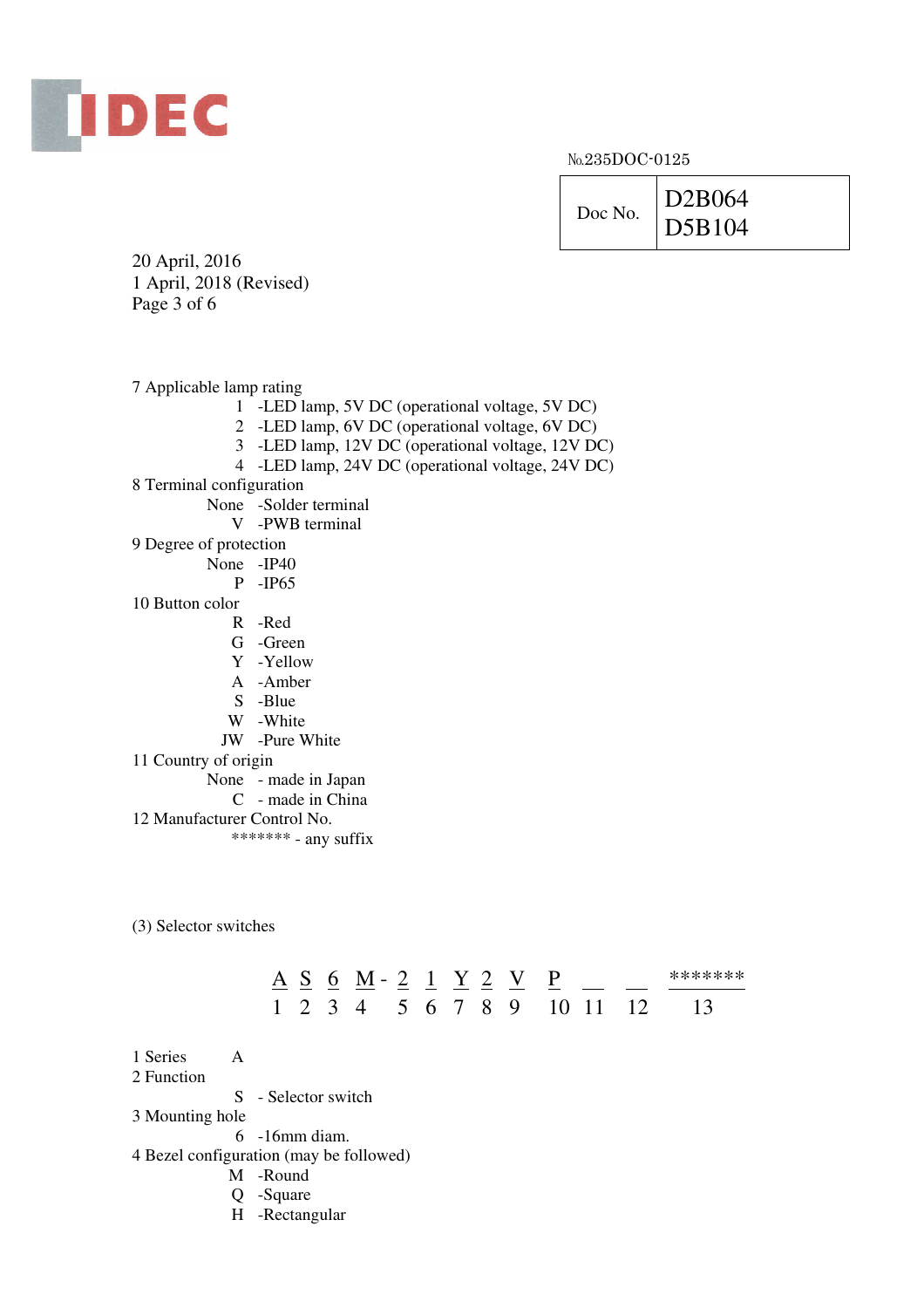

| Doc No. | D2B064 |
|---------|--------|
|         | D5B104 |

20 April, 2016 1 April, 2018 (Revised) Page 4 of 6

- 5 Operator positions (may be followed)
	- 2 -2 positions
	- 3 -3 positions

6 Return direction (may be followed)

- None -Maintained
	- 1 -Spring return from right
	- 2 -Spring return from left
	- 3 -Spring return 2way (3 positions type only)
- 7 Operator configuration
	- Y -Non-illuminated, knob operator
	- K -Non-illuminated, key operator with plastic rotor
	- KT -Non-illuminated, key operator with metal rotor
	- KS -Non-illuminated, key operator with wave-key
- 8 Contact configuration (may be followed)
	- $1 1C$
	- 2 -2C
- 9 Terminal configuration
	- None -Solder terminal
		- V -PWB terminal
- 10 Degree of protection
	- None IP40
		- P IP65
- 11 Key Retention Codes (only for key operator)
	- A -Key not retained in any position
	- B -Key retained in right position only
	- C -Key retained in left position only
	- D -Key retained in left and right
	- E -Key retained in center only
	- G -Key retained right and center
	- H -Key retained left and center
- 12 Country of origin
	- None made in Japan
		- C made in China
- 13 Manufacturer Control No.
	- \*\*\*\*\*\*\* any suffix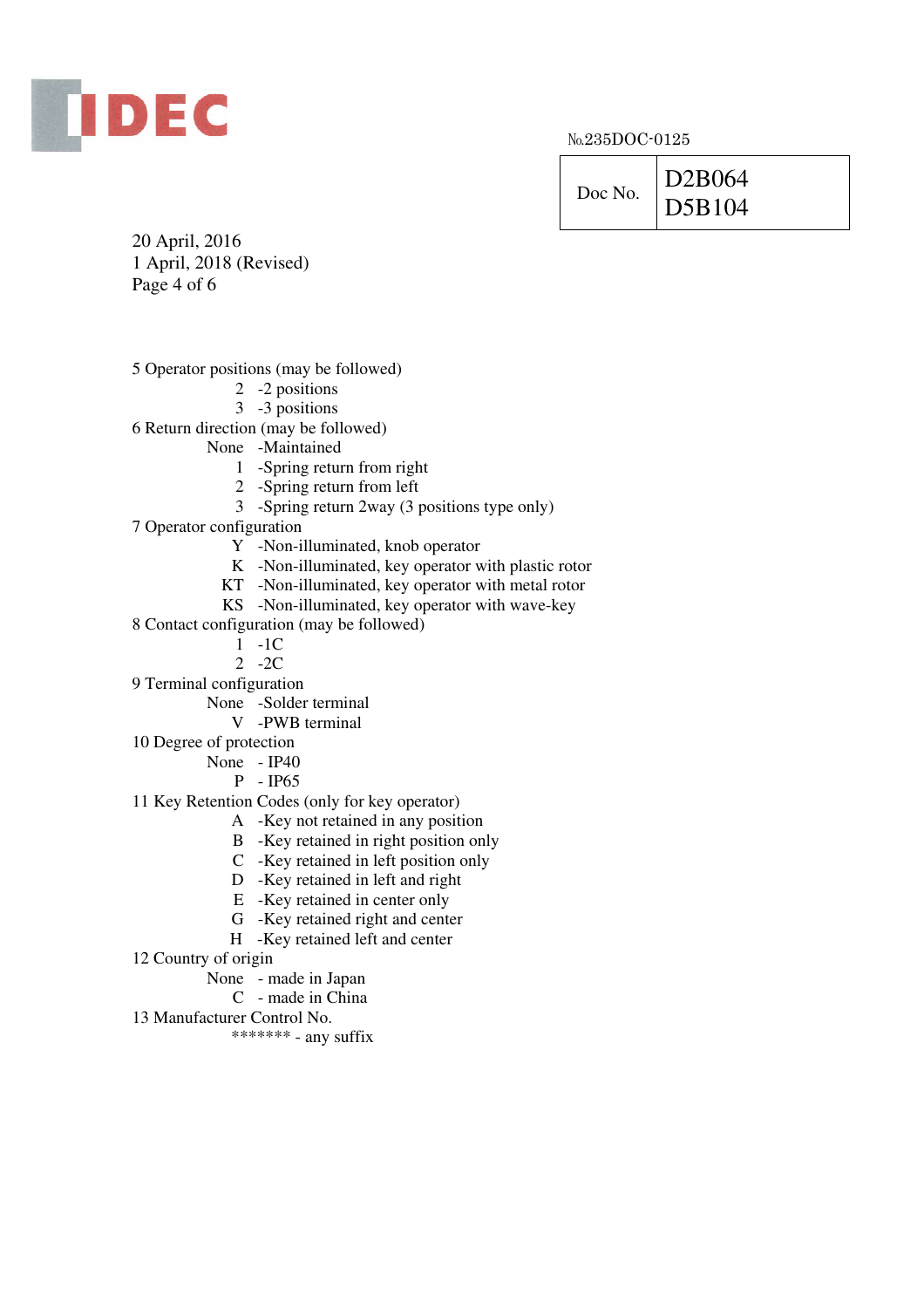

| Doc No. | D2B064 |
|---------|--------|
|         | D5B104 |

the marking plate

20 April, 2016 15 January, 2021 (Revised) Page 5 of 6

(4) Pilot lights

| 1 Series<br>A                             |                 |                                                   |  |                                                 |  |  |  |  |                                                                          |
|-------------------------------------------|-----------------|---------------------------------------------------|--|-------------------------------------------------|--|--|--|--|--------------------------------------------------------------------------|
| 2 Function                                |                 |                                                   |  |                                                 |  |  |  |  |                                                                          |
| L                                         |                 |                                                   |  | -Illuminated pushbutton switch                  |  |  |  |  |                                                                          |
| 3 Mounting hole                           |                 |                                                   |  |                                                 |  |  |  |  |                                                                          |
| 6.                                        | -16mm diam.     |                                                   |  |                                                 |  |  |  |  |                                                                          |
| 4 Bezel configuration                     |                 |                                                   |  |                                                 |  |  |  |  |                                                                          |
|                                           | M -Round        |                                                   |  |                                                 |  |  |  |  |                                                                          |
|                                           | Q -Square       |                                                   |  |                                                 |  |  |  |  |                                                                          |
|                                           | H -Rectangular  |                                                   |  |                                                 |  |  |  |  |                                                                          |
|                                           |                 |                                                   |  | G -Rectangular with guard                       |  |  |  |  |                                                                          |
| 5 Switch / Pilot light                    |                 |                                                   |  |                                                 |  |  |  |  |                                                                          |
|                                           | P -Pilot light  |                                                   |  |                                                 |  |  |  |  |                                                                          |
| 6 Applicable lamp rating                  |                 |                                                   |  |                                                 |  |  |  |  |                                                                          |
|                                           |                 |                                                   |  | 1 -LED lamp, 5V DC (operational voltage, 5V DC) |  |  |  |  |                                                                          |
|                                           |                 | 2 -LED lamp, 6V DC (operational voltage, 6V DC)   |  |                                                 |  |  |  |  |                                                                          |
|                                           |                 | 3 -LED lamp, 12V DC (operational voltage, 12V DC) |  |                                                 |  |  |  |  |                                                                          |
|                                           |                 |                                                   |  |                                                 |  |  |  |  | 4 -LED lamp, 24V DC (operational voltage, 24V DC)                        |
| 7 Terminal configuration                  |                 |                                                   |  |                                                 |  |  |  |  |                                                                          |
|                                           |                 | None -Solder terminal                             |  |                                                 |  |  |  |  |                                                                          |
|                                           | V -PWB terminal |                                                   |  |                                                 |  |  |  |  |                                                                          |
| 8 Degree of protection                    |                 |                                                   |  |                                                 |  |  |  |  |                                                                          |
| None -IP40                                |                 |                                                   |  |                                                 |  |  |  |  |                                                                          |
|                                           | $P$ -IP65       |                                                   |  |                                                 |  |  |  |  |                                                                          |
| 9 Button color                            |                 |                                                   |  |                                                 |  |  |  |  |                                                                          |
|                                           | R -Red          |                                                   |  |                                                 |  |  |  |  |                                                                          |
|                                           | G -Green        |                                                   |  |                                                 |  |  |  |  |                                                                          |
|                                           | Y -Yellow       |                                                   |  |                                                 |  |  |  |  |                                                                          |
|                                           | A -Amber        |                                                   |  |                                                 |  |  |  |  |                                                                          |
|                                           | S -Blue         |                                                   |  |                                                 |  |  |  |  |                                                                          |
|                                           | W -White        |                                                   |  |                                                 |  |  |  |  |                                                                          |
|                                           | JW -Pure White  |                                                   |  |                                                 |  |  |  |  |                                                                          |
|                                           |                 |                                                   |  |                                                 |  |  |  |  | $-TK868-6*$ -One built-in t0.1 color film between the clear lens and the |
| Note) $*$ : Lens color: R, G, Y, A, S, JW |                 |                                                   |  |                                                 |  |  |  |  |                                                                          |
| 10 Country of origin                      |                 |                                                   |  |                                                 |  |  |  |  |                                                                          |

- None made in Japan
	- C made in China
- 11 Manufacturer Control No.
	- \*\*\*\*\*\*\* any suffix